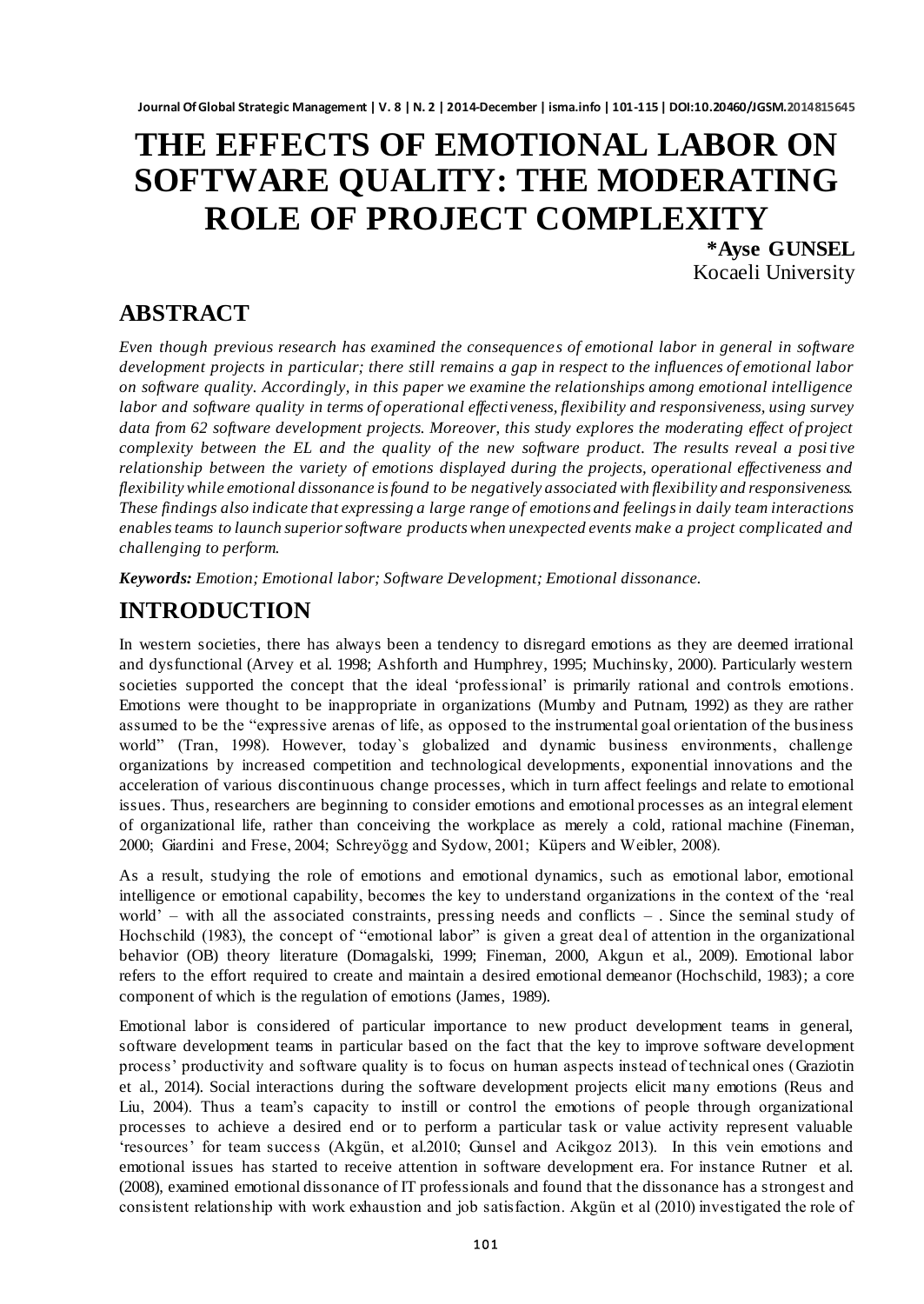emotional capability within software development teams and provided empirical evidence in support of the relationship between emotional capability of software development teams and project outputs. Günsel and Acıkgöz (2013) provided new insight about the role of team flexibility and emotional intelligence on software project on new product development speed, market success and software functionalit[y. Graziotin et](https://peerj.com/articles/289/author-1)  [al.](https://peerj.com/articles/289/author-1) (2014), emphasized the link between the affective states of the software developers and their ultimate performance.

While the role of emotions in causing, moderating or mediating events and interactions in software development projects (e.g., Rutner et al. 2008; Akgun et al.,2010; Gunsel and Acıkgöz 2013[; Graziotin et al.,](https://peerj.com/articles/289/author-1) 2014) have received a considerable attention in previous research, the empirical examinations of how emotions and emotional labor impact team interaction and effectiveness are scarce. Our present study aims to fill the research gap by theoretically and empirically examining the consequences of emotional labor within the context of software development teams. Also project complexity on the relationship between emotional labor and software quality should be investigated due to the dominant assumption that complexity makse the software development project more complicated and challenging to perform Geraldi (2009). Specifically, we examine two key issues: (i) What is the relationship between emotional labor and the quality of new software product?, (ii) to what extent are the effects of emotional labor on software quality moderated by project complexity?

The remainder of the paper is organized as follows. Section 2 provides a review of the related literature, thus establishing a clear theoretical ground and describes the hypotheses of the research, whilst section 3 presents the empirical results which test the validity of our hypotheses. In the section 4 the discussion of the findings is provided

### **LITERATURE REVIEW AND HYPOTHESES**

The following literature review is intended to provide a theoretical base for the role and importance of emotional labor for software development projects. As a challenging problem solving and decision making process, software development includes considerations related to customer requirements, time, competition, quality issues, and a vision of the future (Açıkgoz et al., 2014). Faced with the complexity of software process (including discovery, development, testing and launch) organizations recognize the power of a project-based approach and implement project management applications (Hillson, 2004). Software development, as a specific product development area, is inherently a group process, which requires the concerted efforts of all team members (Qiu, et al., 2009). Even the software development projects involve both cognitive and technical dimensions; the success of such projects in terms of time, cost and quality, also seems to be closely related to emotional issues. Thus the review begins with an overview of the concept of emotional labor; furthermore the dimensions of emotional labor are discussed. This is followed by a hypothesis development part, providing more details and discussions about the link between emotional labor and software quality within the context of software development projects.

### **Emotional Labor**

Since the seminal study of Hochschild (1983) on the "emotional labor" and Fineman (1993) on the "emotions in organizations. the term "emotion," has attached a great deal of attention in the OB theory (Domagalski, 1999; Fineman, 1993; Akgun et al., 2009). Emotions are related with those "feelings" (Akgün et al., 2009) that comprise an immediate, automatic, and sometimes uncontrollable effect on human behavior and performance (Ostell, 1996). Emotions are also conceptualized as an organized response system that transforms physiological, perceptual, experiential, and cognitive changes into sound experiences of moods and feelings (Mayer et al., 2000). No doubt emotions are common to all human beings in any time and place including the work; from moment of frustration or joy, grief of fear, to an enduring sense of dissatisfaction or commitment, the experience of work is saturated with feelings (Petrides and Furnham, 2003) In this vein, students of OB theory emphasize that emotions are part of the organizational life and they permeate the workplace, as the organizations are composed of the people, and people have emotions (see, Ashforth and Humphrey, 1995; Domagalski, 1999).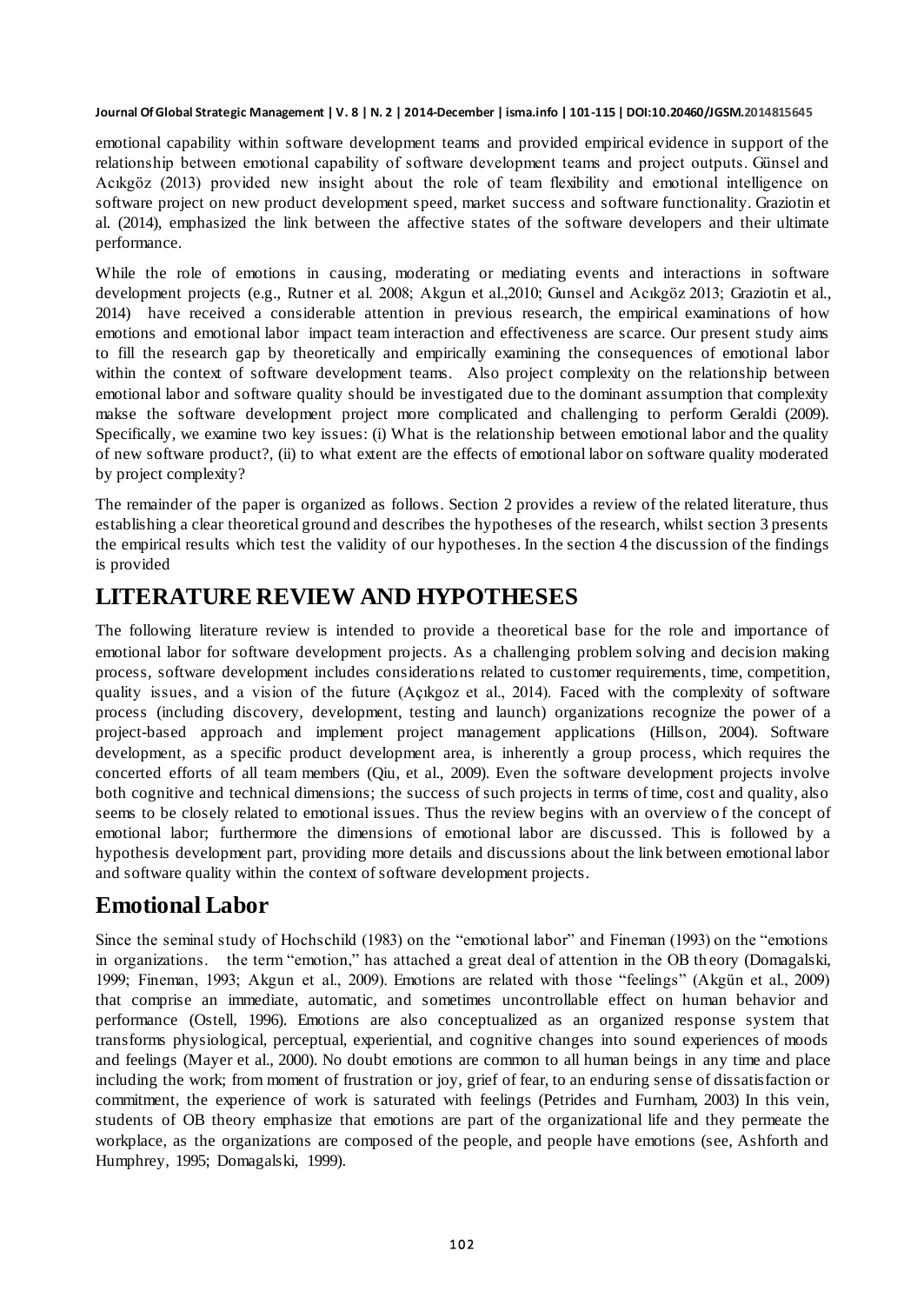The term "emotional labor. as the sum of efforts required to create and maintain a desired emotional demeanor, is first coined by Hochschild (1979, 1983). Hochschild claims that service agents carry out emotional labor when they express socially desired emotions as part of their job role. The most familiar example to emotional labor is "service with a smile" throughout which waiters and other service workers act welcoming and friendly toward customers and clients (Pugh, 2001). There are three main conceptualizations of emotional labor in OB literature, Each of them assume that emotions are being managed at work in order to meet the display rules stated by the organization and address the individual or organizational outcomes of emotional labor (Grandey, 2000). First, Hochschild (1983) claims the term *emotional labor* refer to "the management of feeling to create a publicly observable facial and bodily display" (p. 7). Hochschild's work takes its roots from the dramaturgical perspective of customer interactions.

Following Hochschild, Ashforth and Humphrey (1993) put forward a definition of emotional labor as the act of displaying appropriate emotions, with the goal to engage in a form of impression management for the organization. While Hochschild states that "organizations developed feeling rules that specified the emotions that employees should feel; Ashforth and Humphrey (1993) insists on calling these organizational rules as "display rules" due to their link to observable behaviors (emotional expressions) rather than to unseen internal feelings. Ashforth and Humphrey (1993) and other scholars who used the term "display rules" recognize that, employees need to shape their internal emotional status appropriately to display appropriate emotions. In a sense, in contrast with Hochschild's (1983) perspective, this new definition was more concerned with emotional labor as an observable behavior than as a management of feelings, emphasizing the relationship between these observable expressions and task effectiveness or performance (Grandey, 2000).

Finally Morris and Feldman (1996), based on an interactionist approach, conceptualize emotional labor as "the effort, planning, and control needed to express organizationally desired emotion during interpersonal transactions" (p. 987). These authors consider emotional labor to be composed of four main dimensions: (a) frequency of interactions, (b) attentiveness (intensity of emotions, duration of interaction), (c) variety of emotions required, and (d) emotional dissonance. Emotional dissonance was fo rmerly underlined by Hochschild (1983) as a state wherein the emotions expressed are discrepant from the emotions felt. Surface and deep acting, addressed both by Hochschild (1983) and Ashforth and Humphrey (1993), are regarded as a sub component within the dimension of attentiveness. Emotional dissonance, which refers to a the conflict between norms of emotional display and an employee's felt emotion is considered to have negative outcomes such as job dissatisfaction and emotional exhaustion.

### **Software Quality**

The term "quality" refers to degree of how well any product satisfies its customers" requirements (Nidumolu 1995). The ISO/IEC 9126-1 standards (2001) underlines the key quality factors for software products: functionality (the capability to provide functions which meet stated and implied needs), reliability (the capability to maintain its level of performance under stated conditions), usability (the capability to be understood, learned, and used by users), efficiency (the capability to provide appropriate performance relative to the amount of resources used), maintainability (the capability to be modified through corrections, improvements, and adaptations), and portability (the capability to be transferred from one platform to another). In parallel to this, Açıkgoz et al (2014) recategorised software quality into three factors as follows: (i) operational efficiency (functionality and efficiency), (ii) flexibility (maintainability and portability), and (iii) responsiveness (reliability and usability).

The software development process is related to customer requirements, time pressure, and quality issues. In this direction, it is crucial to understand what is necessary to produce high quality software products successfully -within a given time frame and budget- in order to meet customer requirements (Akgün et al. 2010; Günsel and Açıkgöz 2013). Human aspects – individual team members and their interactions over processes and tools- play an important role in the execution of software development process and the quality of resulting products [\(Colomo-Palacios et al., 2010](http://dx.doi.org/10.1007%2F978-3-642-16324-1_1); [Graziotin et al.,](https://peerj.com/articles/289/author-1) 2014). Software development as a knowledge intensive work group activity is closely dependent upon how team members work together toward a common goal (Qiu and Peschek, 2012). Thus, the quality of the new software product cannot be viewed as the outcome of mere individual attempts; it requires collective actio ns and intensive teamwork to be successfully completed (Lin et al., 2011). Any single team member who works in isolation will be at a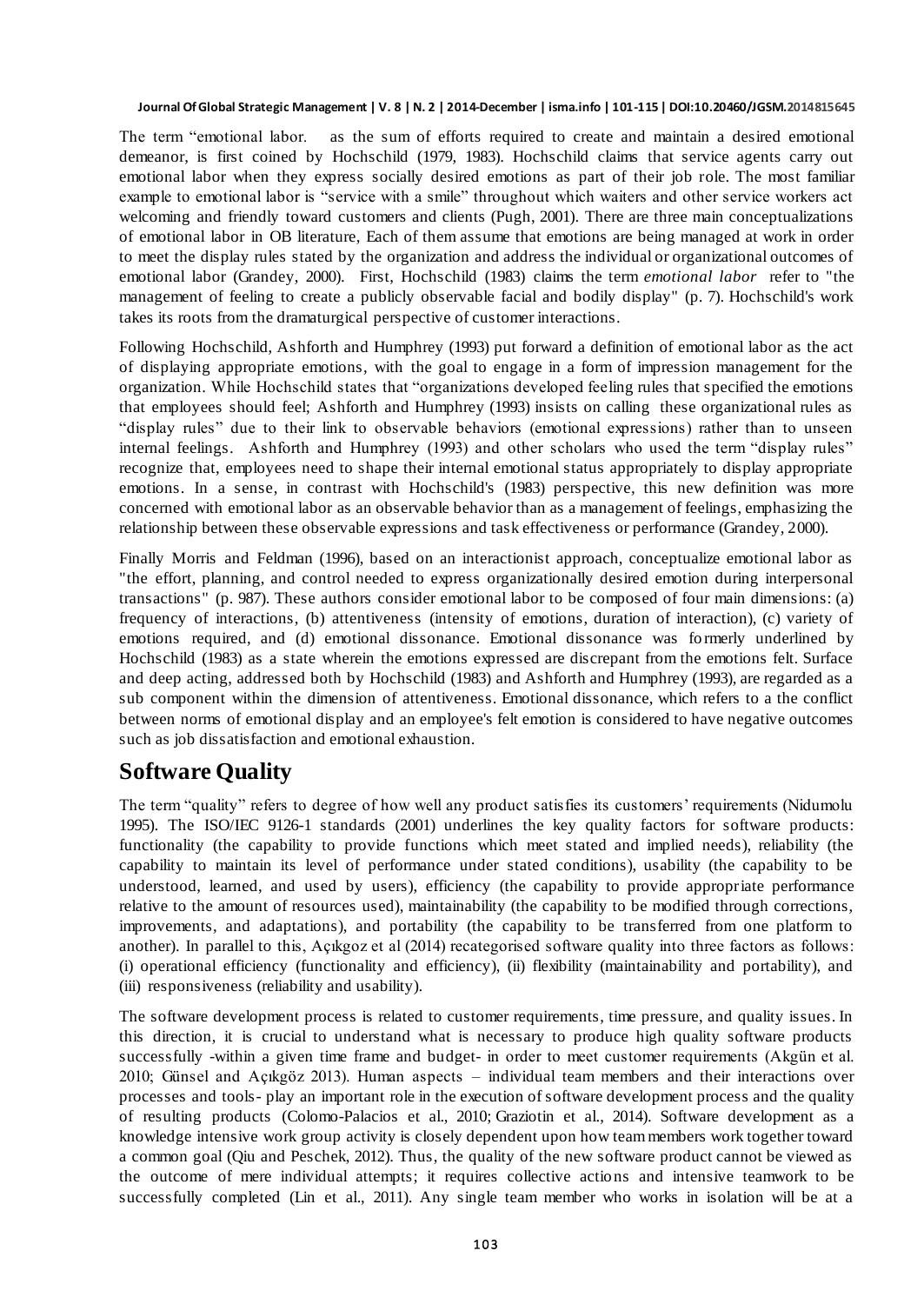disadvantage compared to a team of individuals who can utilize the entirety of the team members' contributions (Qiu and Peschek, 2012). Especially, the literature indicates that the success of software projects depends on the interaction of knowledge and skills, which essentially a process that requires cross functional integration and intense social interactions among team members (Nicholson and Sahay, 2004; Hoegl and Parboteeah, 2007). In other words the members and the interactions among them on the project are good enough, they can use almost any process and accomplish their assignment and produce new software products of quality; otherwise no process will repair their inadequacy (Highsmith and Cockburn, 2001). Thus it is crucial to examine the human aspects that lies beneath the positive environment and effective social relationships that are necessary to produce high quality software products successfully (Akgün et al. 2010; Günsel and Açıkgöz 2013).

Without any doubt, hostess and sales clerks are expected to be cheerful, police officers are expected to be authoritative, while the nurses to be compassionate. Even though no one has studied display rules and emotional labor in software development context yet as to our knowledge, one can infer emotional display expectations from the very nature of the software development projects. For example, as team members, software developers need to show concern for their team mates within a cross functionally composed team, rather than just technical, functions. Technically focused members who convey an attitude of indifference toward software product members from different backgrounds with differing talents such as artists, designers (Markus and Benjamin 1996). While systems development often involves conflict (Barki and Hartwick 2001), software developers may feel they should not display anger when conflict arises. IT professionals and project leaders may be expected to display neutrality when making work assignments or sternness when dealing with underperforming subordinates. These examples illustrate just a few possible software display rule expectations (Rutner et al., 2008). Accordingly we expect the members of software development teams to perform emotional labor to produce high quality software products successfully - within a given time frame and budget - in order to meet customer requirements. Particularly when the members more frequently interact with each other (e.g. frequency of interactions), discuss their ideas and different perspectives to come to a common ground, in a positive manner, (b) attentiveness (intensity of emotions, duration of interaction), (c) show their feeling without a fear of reprisal (e.g. variety of emotions); they easily communicate and collaborate. As a result, software development teams, composed of members that perform emotional labor, can easily go beyond the uncertainties about customer expectations, business needs, and environmental changes. In this vein, we argue that a) frequency of interaction, b) attentiveness, c) variety of emotions within in a software development team can positively contribute to developing superior software products in ord er to meet stated and implied needs, adapt to instable business and environmental needs, and generate userfriendly products. Accordingly;

*H1: Emotional labor: frequency of interaction, is positively related to software quality in terms of 1a) operational efficiency, 1b) flexibility, and 1c) responsiveness.*

*H2: Emotional labor: attentiveness is positively related to software quality in terms of 2a) operational efficiency, 2b) flexibility, and 2c) responsiveness.*

*H3: Emotional labor: variety of emotions is positively related to software quality in terms of 3a) operational efficiency, 3b) flexibility, and 3c) responsiveness.*

However, emotional dissonance - the conflict between norms of emotional display and members felt emotion- seems to differ than the other dimensions of the emotional labor. No doubt software development is a complicated process that involves convergence of the ideas and thoughts of different members –technical ones and artistic ones- from different backgrounds and specialization areas in a collaborative manner. Members, may need to suppress the display of anger or irritation due to the professional requirements, may feel lonely and marginalized from the team. Any marginalized – or at least feels to be so- single team member who works in isolation will be at a disadvantage compared to a team of individuals who can utilize the entirety of the team members" contributions (Qiu and Peschek 2012). Thus, the imposition of team related requirements upon personal expressions may create negative reactions in team members which ultimately may harness the cross functional integration and team collaboration. Indeed the previous studies abound of evidence for the negative outcomes of emotional dissonance. For instance Morris and Feldman (1997) discover that emotional dissonance relates positively to work exhaustion and negatively to job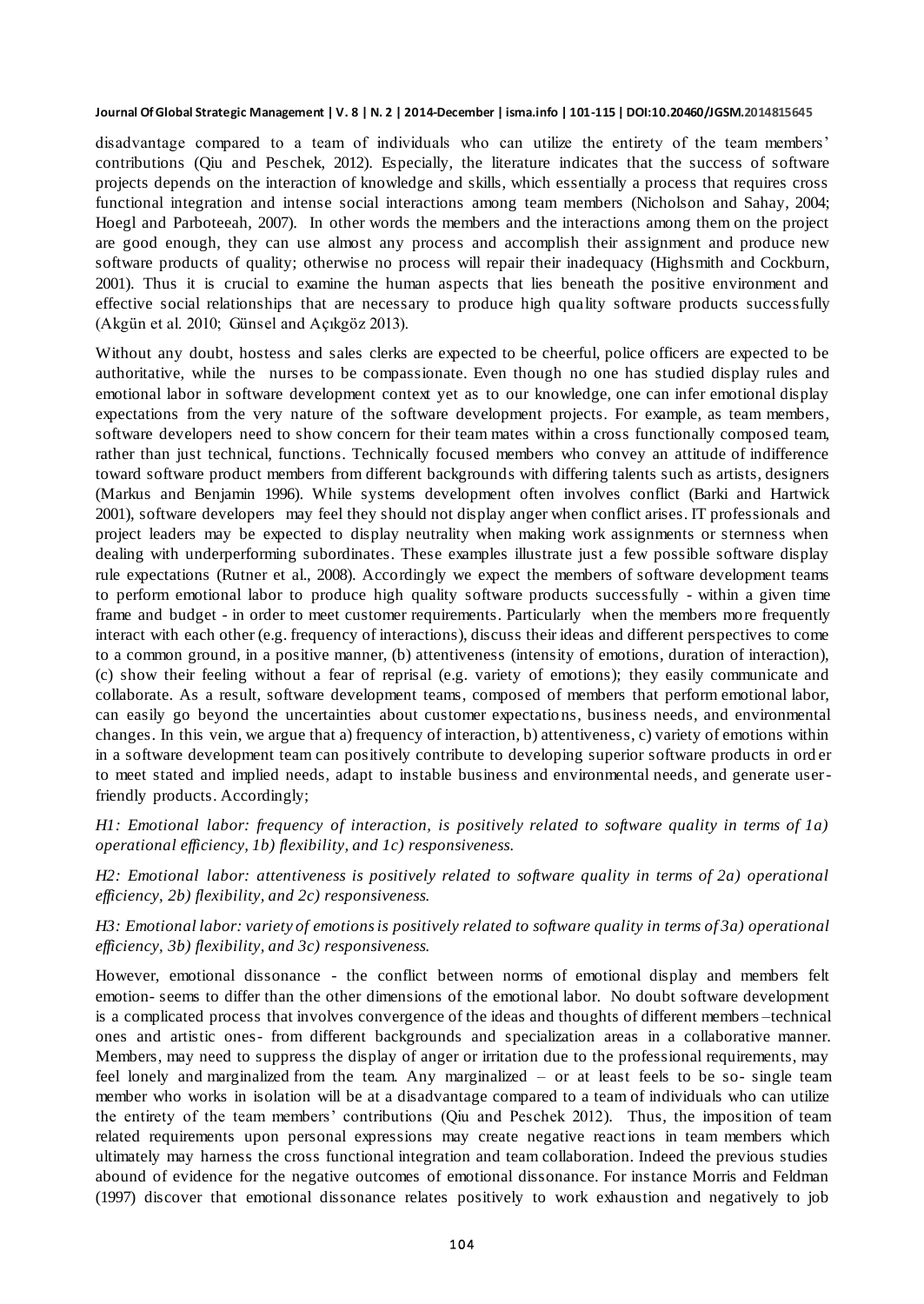satisfaction; whereas they find other emotional labor dimensions (e.g., interaction frequency and duration) do not. Likewise, Lewig and Dollard (2003) come to the conclusion emotional dissonance predicts exhaustion and satisfaction, while other dimensions do not. Even Dijk and Brown, (2006) claim that conflicting empirical findings in studies assessing the relationship between emotional labor and negative job outcomes are partly due to the lack of clarity regarding the conceptualization and measurement of emotional dissonance. Accordingly:

*H4: Emotional labor: emotional dissonance is negatively related to software quality in terms of 4a) operational efficiency, 4b) flexibility, and 4c) responsiveness.*

### **Moderator Effect: Project Complexity**

As claimed by the Standish Group (2001), only 16-28% of information technology projects (e.g., software development projects) can be considered successful (i.e., completed within a given time frame and budget with all features and functions as originally specified). The main reason underlying the low rates of success may be that developing any software product is a highly complex process because of the interaction of a large number of parts in non-traditional ways (Açıkgöz et al., 2014). Here the term "complexity" means something unwanted that makes the software development project more complicated and difficult to perform (Geraldi, 2009). Project complexity often enforces team members to dependently work together; they should develop and implement new solutions collectively and collaboratively. Particularly software development is a complex problem solving and decision making process (Gallivan, 2003; Akgün et al., 2010). Thus complexity seems to be a real challenge for software development projects. In order to overcome this challenge we expect team members to (i) more frequently interact with each other (e.g. frequency of interactions), discuss their ideas and different perspectives to come to a common ground, in a positive manner, (b) show attention to each other (e.g. attentiveness), (c) show their feeling without a fear of reprisal (e.g. variety of emotions). As a result, we use project complexity as a moderator because we believe that the project complexity moderates the relationships between the first three dimensions of emotional labour frequency of interactions, attentiveness, variety of emotions- and software quality. Accordingly, we hypothesize as follows:

**Hypothesis 5** Project complexity positively moderates the relationship between frequency of interactions and software quality in terms of 5a) operational efficiency, 5b) flexibility, and 5c) responsiveness.

**Hypothesis 6** Project complexity positively moderates the relationship between attentiveness and software quality in terms of 6a) operational efficiency, 6b) flexibility, and 6c) responsiveness.

**Hypothesis 7** Project complexity positively moderates the relationship between variety of emotions and software quality in terms of 6a) operational efficiency, 6b) flexibility, and 6c) responsiveness.

However we note that, the complexity may also create negative emotions and attitudes towards team work and project. The experience of emotional conflict between norms of emotional display and members felt emotion (e.g. emotional dissonance) may lead more dysfunctional outcomes -such as low job satisfaction, stress, anxiety, crisis, low organizational commitment, and other outputs particularly when the project is dominated by various amounts of interaction patterns in untraditional form *(Fox et al., 2001).* Anxiety and crisis emerge to pass as result of those unfamiliar interaction patterns. *Thus we expect the association of* anxiety and crisis with emotional dissonance, to moderate the relationships between the emotional dissonance and software quality. Accordingly, we hypothesize as follows:

**Hypothesis 8** Project complexity negatively moderates the relationship between emotional dissonance and software quality in terms of 6a) operational efficiency, 6b) flexibility, and 6c) responsiveness.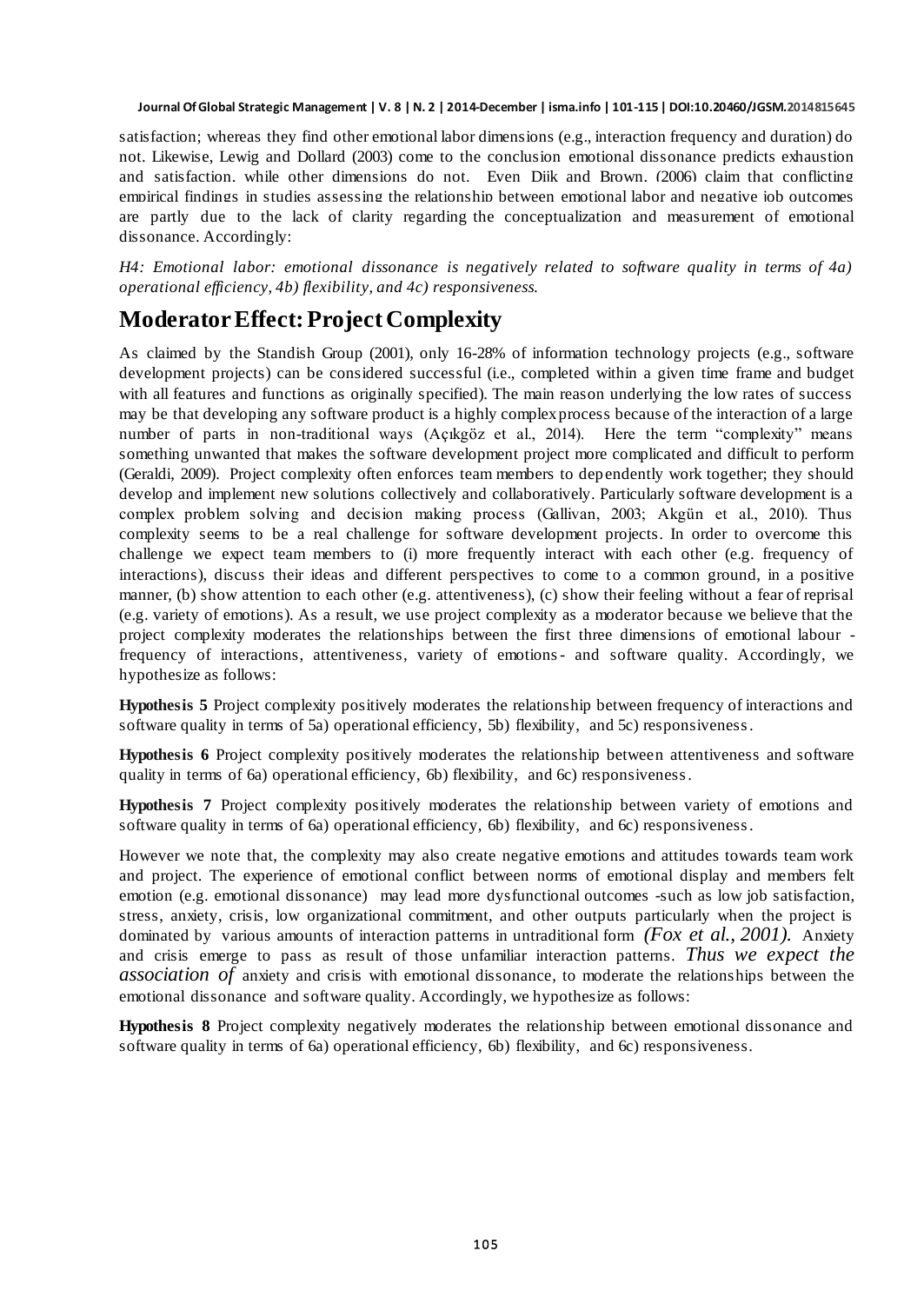

**Figure 1: Research Model**

# **METHODOLOGY**

## **Measures And Sample**

To test the above hypotheses, multi-item scales adopted from prior studies for the measurement of constructs were used. Each construct was measured using 5-point Likert scales ranging from "strongly disagree" (1) to "strongly agree" (5). However, project team size, as a control variable, question was assessed with ratio scale. Appendix demonstrates our measures. A brief summary of the measures follows.

For emotional labor as a four dimensional construct, we adopted for dimensional the emotional labor scale from the studies of Brotheridge, and Lee (2003), Diefendorff et al., (2005) and Cheung and Tang, (2012). Regarding the software quality in terms of operational effectiveness, flexibility and responsiveness, we adopted Açıkgöz et al`s (2014) software quality scale who derived these items from Nidumolu (1995).

Project complexity, as a degree to which the development process is complicated and difficu lt, is closely related to the similarity of the development, commercialization, and communication processes used during the project compared to the previous projects. In this vein, we adopted the three -item complexity scale, developed by Lynn and Akgün (1998).

The initial sample was obtained from 99 firms, which were either directly operating in the software development industry or had a software development department, based on records supplied by the Istanbul Chamber of Commerce. Initially, the managers of these firms were contacted by telephone so that we could explain the aim of our study. Specifically, the respondents were informed that they should be the software engineers/developers who were the most knowledgeable about their software development projects. Of the 99 firms contacted 52 agreed to participate in this study out of which 37 firms completed our questionnaire (for a response rate of 71%). A total of 62 questionnaires were returned (several firms participated in our study with more than one respondent but each respondent were asked to evaluate one unique project). In terms of organizational sampling distribution, 78% of the projects were from information and communication technology organizations, 14% of them were from business service organizations, and 8% of the projects were related to financial service organizations.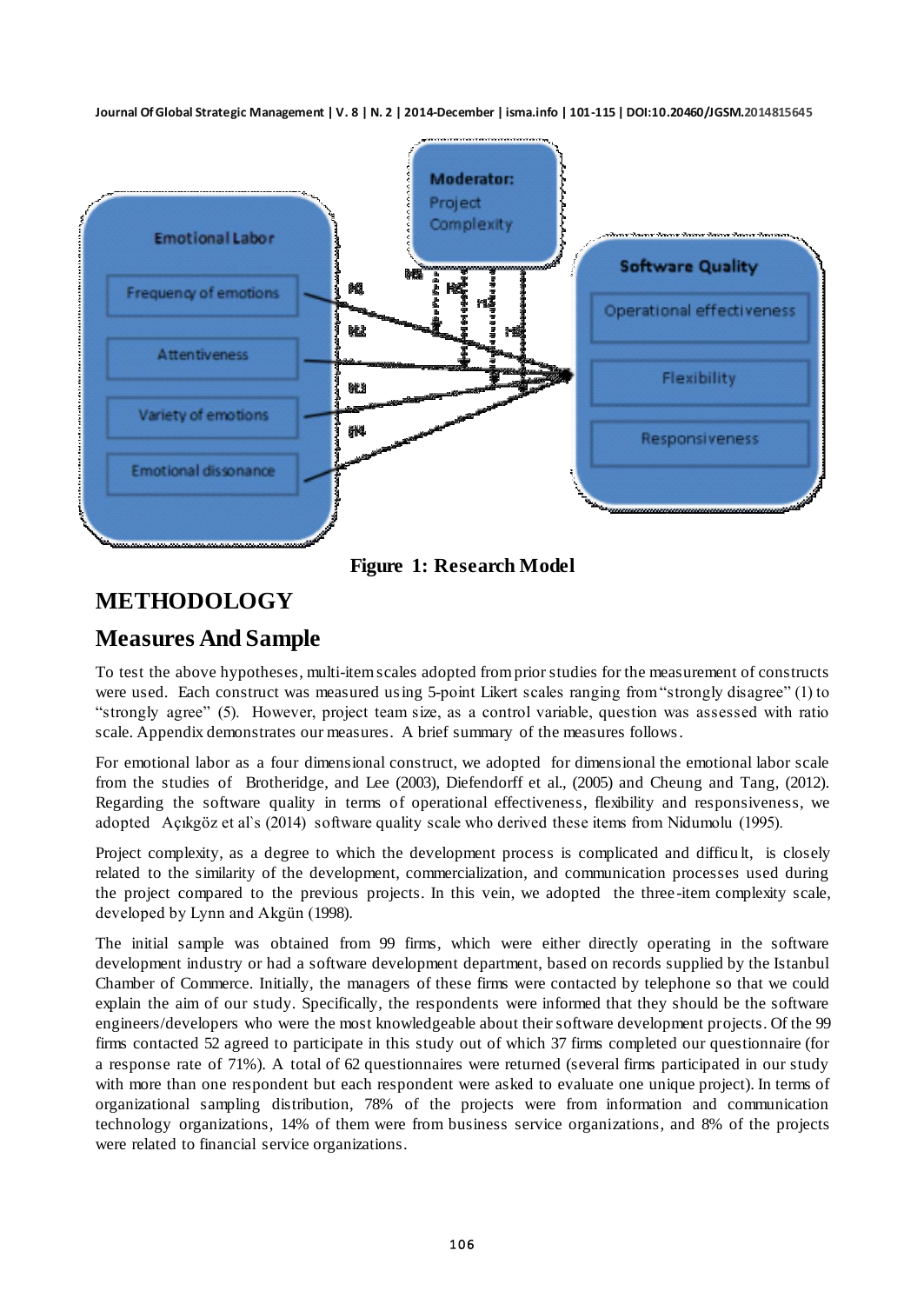### **Measurement Validation**

We used the partial least squares (PLSsmart 2.0) approach to path modeling to estimate the measurement and structural parameters in our structural equation model (SEM). We evaluated reliability by means of composite scale reliability (CR) and average variance extracted (AVE). For all measures except frequency of interaction dimension of emotional labour, PLS-based CR is well above the cut-off value of .70, and AVE exceeds the .50 cut-off value. In addition, we evaluated convergent validity by inspecting the standardized loadings of the measures on their respective constructs and found that all measures again except frequency of interaction exhibit standardized loadings that exceed .60. In order to understand why this construct frequency of interaction- doesnt`t represent statistically significant results; one may look beyond the nature of the software development teams. Unlike new product development, the development of software often involves a variety of team members who work at different times and in different places and have high levels of individual sovereignty. As a result, interactions may not come to pass as we experience in traditional organizations or teams. For instance software developers may be communicating largely through emails and they access the software product at the time being developed and take over their role or share data in dramatically easier ways through a cloud system. In this vein, we dropped this dimension –fully rejecting H1- and reconfigured the research model (figure 2).



**Figure 2: Reconfigured Research Model**

We next assessed the discriminant validity of the measures. As suggested by Fornell and Larcker (1981), the AVE for each construct was greater than the squared latent factor correlations between pairs of constructs for the new model (see, Table 1).

|  | Table 1: CR, AVE and correlations |
|--|-----------------------------------|
|  |                                   |

|                                                      | C.R. | <b>AVE</b> | $\mathbf{1}$ | 2       | 3       | $\overline{4}$ | 5                        | 6       | 7       | 8          |
|------------------------------------------------------|------|------------|--------------|---------|---------|----------------|--------------------------|---------|---------|------------|
| Frequency                                            | .51  | .49        | $ -$         |         |         |                |                          |         |         |            |
| <b>Attentiveness</b>                                 | .94  | .72        | .24          | --      |         |                |                          |         |         |            |
| <b>Variety</b>                                       | .72  | .60        | $.41*$       | $.70**$ | $-$     |                |                          |         |         |            |
| <b>Dissonance</b>                                    | .96  | .87        | $-.34**$     | $-62**$ | $-54**$ | $\sim$ $\sim$  |                          |         |         |            |
| <b>Project complexity</b>                            | .96  | .90        | .02          | $.50**$ | $.60**$ | $-.52**$       | $\overline{\phantom{a}}$ |         |         |            |
| Op. effectiveness                                    | .97  | .89        | .17          | .28     | $.45**$ | $-.31*$        | $.58**$                  | --      |         |            |
| <b>Flexibility</b>                                   | .97  | .89        | .08          | $.55**$ | $.52**$ | $-.57**$       | $.68**$                  | $.65**$ | --      |            |
| <b>Responsiveness</b><br>$m \cdot 0.5$ $m \cdot 0.1$ | .97  | .89        | $.45*$       | $.54**$ | $.43**$ | $-.54*$        | $.64*$                   | $.69**$ | $.65**$ | $\sim$ $-$ |

 $P < .05, P < .01$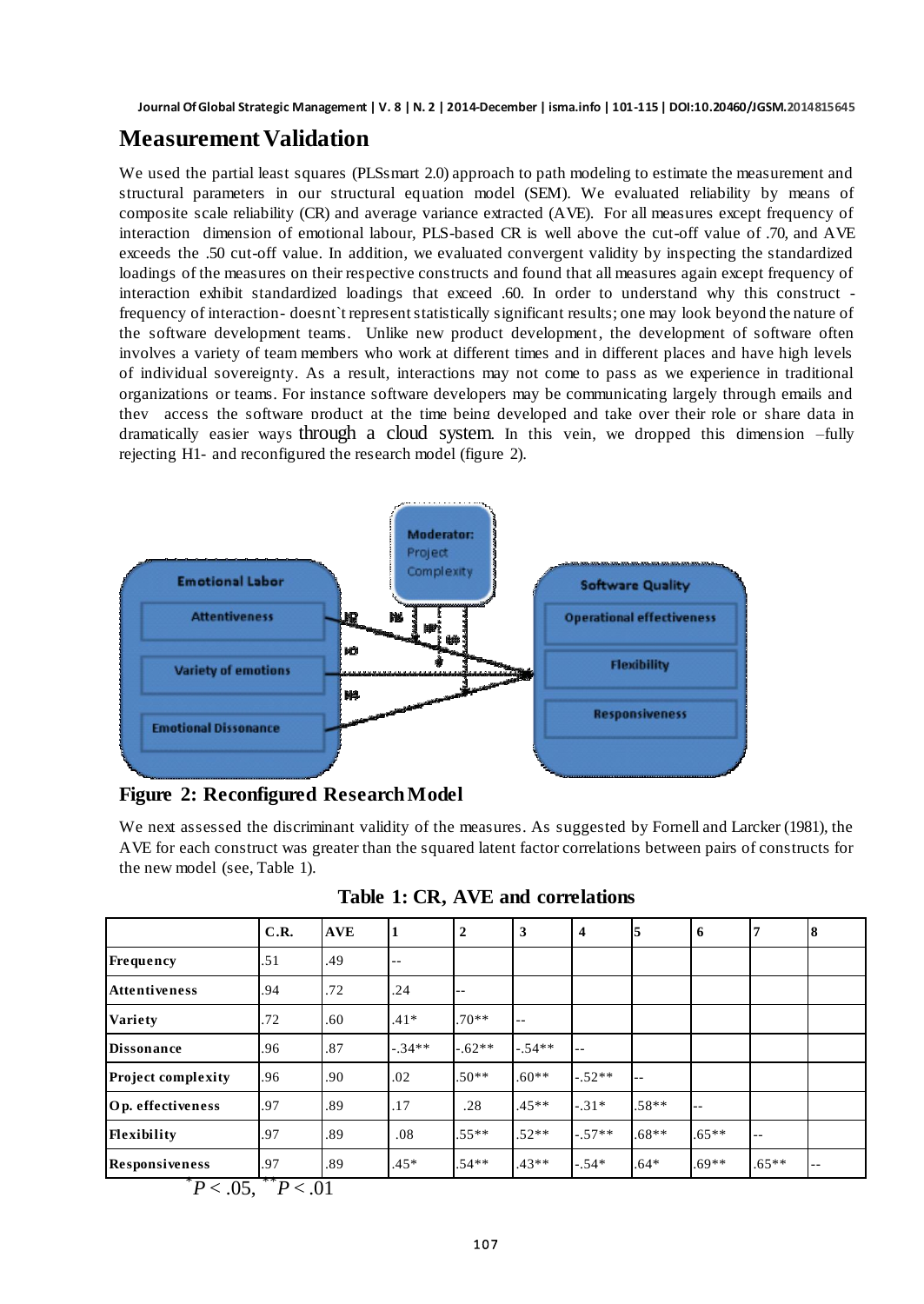### **Hypothesis Testing**

We used PLS path modeling which allows for explicit estimation of latent variable (LV) scores, to estimate the main effects in our model (see Figure 2). We used PLSsmart 2.0and Bootstrapping resampling method to test their statistical significance. This procedure entailed generating 500 sub -samples of cases randomly selected, with replacement, from the original data. Path coefficients were then generated for each randomly selected subsample. T-statistics were calculated for all coefficients, based on their stability across the subsamples, indicating which links were statistically significant.

As shown in Table 2, the results illustrate that our hypotheses –in the revised model- are largely confirmed. We found that variety of emotions is positively associated with operational efficiency and  $(\beta = ., p < .01)$ and flexibility ( $\beta = x$ , p < .01, largely supporting H3. Next, our results demonstrated that –as we expectedemotional dissonance is negatively associated with flexibility ( $\beta = 0.$ , p < .01) and responsiveness ( $\beta = 0.$ , p < .1), largely supporting H4. Further, interestingly we could not found any statistical association between attentiveness and any dimensions of software quality, not supporting H2.

Finally, the model presented in figure 2 -three dimensional emotional labor construct- explain 22% of variance  $(R^2 = .22)$  in operational effectiveness, 40% of flexibility  $(R^2 = .40)$ , and 30% of responsiveness  $(R^2$ = .30) in quality of new software products.

| Table 2. Faul analyses (SENT) |                      |                  |               |                   |                            |  |  |  |
|-------------------------------|----------------------|------------------|---------------|-------------------|----------------------------|--|--|--|
| Relationships                 | Path Coefficient (B) | Sub-hypotheses   | Sub-results   | <b>Hypotheses</b> | <b>Results</b>             |  |  |  |
| $AT \rightarrow OE$           | $-.18$               | H <sub>2</sub> a | Not Supported | H <sub>2</sub>    | Partially Supported        |  |  |  |
| $AT \rightarrow FL$           | .12                  | H2b              | Not Supported |                   |                            |  |  |  |
| $AT \rightarrow RE$           | $.16*$               | H2c              | Supported     |                   |                            |  |  |  |
|                               |                      |                  |               |                   |                            |  |  |  |
| $VE \rightarrow OE$           | $.48***$             | H <sub>3</sub> a | Supported     | H <sub>3</sub>    | Supported                  |  |  |  |
| $VE \rightarrow FL$           | $.26***$             | H3b              | Supported     |                   |                            |  |  |  |
| $VE \rightarrow RE$           | $.15*$               | H <sub>3c</sub>  | Supported     |                   |                            |  |  |  |
| $ED \rightarrow OE$           | $-.19$               | H <sub>4</sub> a | Not Supported | H <sub>4</sub>    | Mariginally                |  |  |  |
| $ED \rightarrow FL$           | $-.35***$            | H <sub>4</sub> b | Supported     |                   | Supported                  |  |  |  |
| $ED \rightarrow RE$           | $-.32***$            | H <sub>4c</sub>  | Supported     |                   |                            |  |  |  |
|                               |                      |                  |               |                   |                            |  |  |  |
| $AT*PC \rightarrow OE$        | $-.74$               | H <sub>6</sub> a | Not Supported | H <sub>6</sub>    | Not Supported              |  |  |  |
| $AT*PC \rightarrow FL$        | $-.68$               | H <sub>6</sub> a | Not Supported |                   |                            |  |  |  |
| $AT*PC \rightarrow RE$        | $-.29$               | H <sub>6</sub> a | Not Supported |                   |                            |  |  |  |
| $VE*PC.\rightarrow$ OE        | $-.20$               | H7a              | Not Supported | H7                | <b>Partially Supported</b> |  |  |  |
| VE *PC $\rightarrow$ FL       | $.52***$             | H <sub>7</sub> b | Supported     |                   |                            |  |  |  |
| VE *PC $\rightarrow$ RE       | $.31***$             | H7c              | Supported     |                   |                            |  |  |  |
| $ED*PC \rightarrow$ OE        | .01                  | H8a              | Not Supported | H <sub>8</sub>    | Not Supported              |  |  |  |
| $ED*PC \rightarrow FL$        | $-.34$               | H8b              | Not Supported |                   |                            |  |  |  |
| $ED*PC \rightarrow RE$        | $-.73$               | H8c              | Not Supported |                   |                            |  |  |  |
|                               |                      |                  |               |                   |                            |  |  |  |
| Indigenous                    | ${\bf R}^2$          |                  |               |                   |                            |  |  |  |
| Construct                     |                      |                  |               |                   |                            |  |  |  |
| OE                            | .22                  |                  |               |                   |                            |  |  |  |
| FL                            | .40                  |                  |               |                   |                            |  |  |  |
| <b>RE</b>                     | 30                   |                  |               |                   |                            |  |  |  |

#### **Table 2: Path analyses (SEM)**

 $p < 0.1, p < 0.05, p < 0.01$ 

AT: Attentiveness, OE: Operational Efficiency, FL: Flexibility, RE: Res ponsiveness, VE: Variety of Emotions, ED: Emotional Dissonance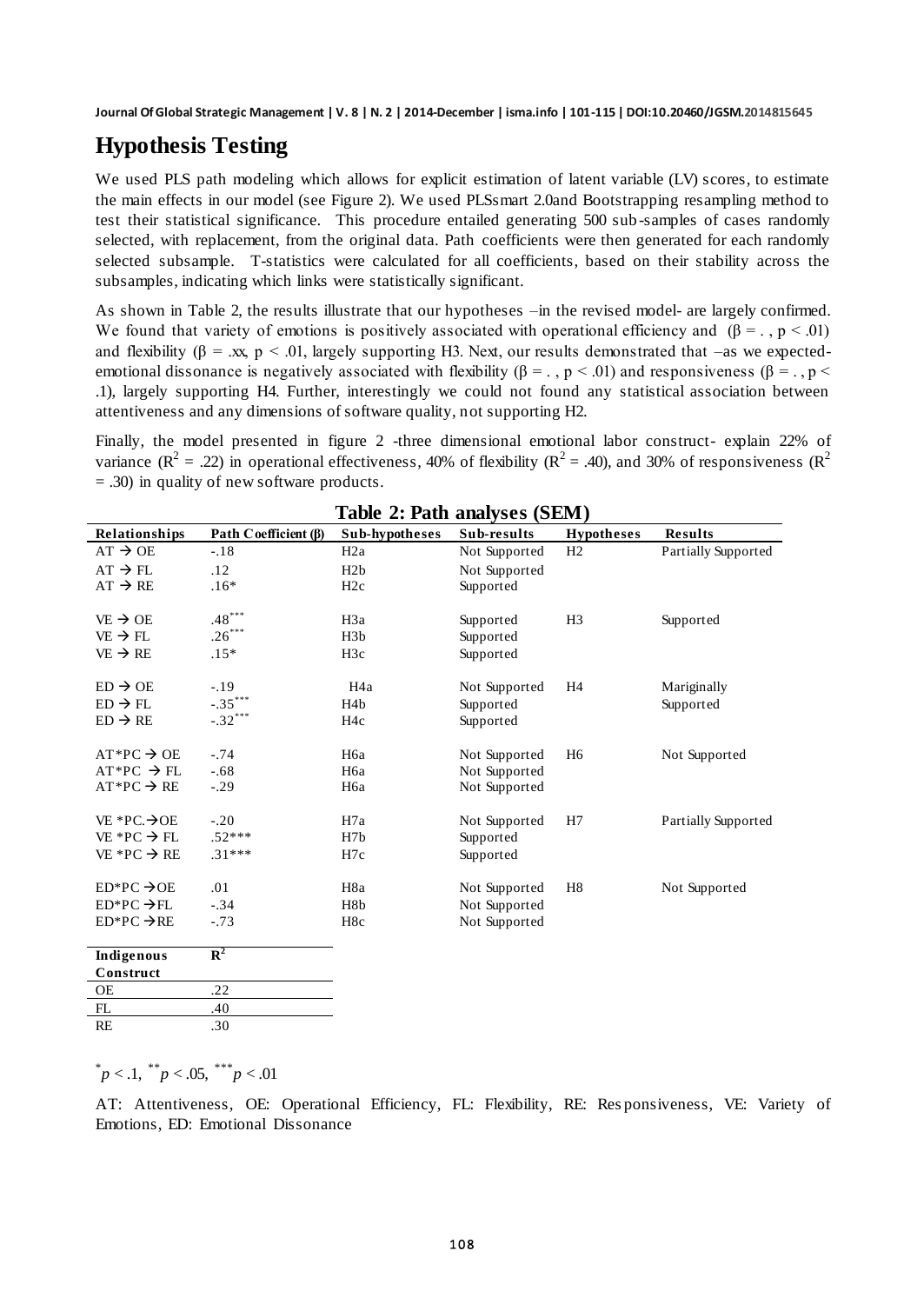# **CONCLUSION**

In this study, we tried to offer a contribution to project management literature by presenting a model for researchers and managers and project leaders to understand potential interrelationships among emotional labor and the software quality. The results of this paper reveal several findings that have important implications for both research and practice.

First, we started our way through a four dimensional emotional labor construct, composed of frequency of interaction, attentiveness, variety of emotions displayed and emotional dissonance, as Morris and Feldman (1997) suggested. However our findings showed that frequency of interaction scale, which is mainly developed and used for organizational settings were not proper for software development context. This inconsistency may be attributed to the very nature of the software development projects whose members may work in widely different locations, such as America and India, and time zones unlike traditional organizational and team settings, emphasizing a virtual work environment. Thus we reconstructed our model with a three dimensional emotional labor construct composed of attentiveness, variety of emotions displayed and emotional dissonance.

Second, we empirically demonstrated the role of attentiveness –the first dimension of emotional labor- on software quality. Interestingly the findings showed no significant association between attentiveness and any facet of software quality. Attentiveness refers to the intensity and duration of the social interaction among the members. As pointed out before, software development projects highlights a specific type of team work involving members with high levels of autonomy, working at different time zones and in different places. The intensity and extent of mutual emotional interactions may not be so significant for this very nature of software development projects. Another explanation for this unsupported relationship is that attentiveness may be more likely to influence the quality of new software product via other emotional labor dynamics due to the high correlation between them. For instance one dynamic may be triggering the other.

Third, we examined the effects of the variety of the emotions on software quality. The findings revealed strong relationships between the variety of emotions displayed within a software project and the operational efficiency and flexibility. This suggests that when the team members perform greater effort to exhibit and orient their surface and deeper feelings to create and maintain a desired goal without the fear of reprisal; in this more collaborative and interactive team environment they can produce new software products that meets or extends the expectations towards functionality, efficiency, maintainability and portability.

Fourth, we searched for the consequences of emotional dissonance – the final dimension of emotional laboron software quality. The findings showed that emotional dissonance was negatively associated with the flexibility and responsiveness within software development projects. When the members embrace a conflict between the team norms of emotional display, emotional expectations and their real feelings and emotions, they turn in upon themselves. Dissocialized members are less likely to collaborate and make contribution to team goals. So such software development teams will be at a disadvantage compared to a team of members who can utilize the entirety of the team members' contributions. Therefore, they may fail to meet the quality expectations towards maintainability, portability, reliability and usability

Finally the results of this study show that there is a greater relationship between variety of emotions, and two dimensions of software quality -flexibility and responsiveness- when complexity make the software development project more complicated and challenging to perform. This result underlines that expressing a large range of emotions and feelings -both surface and deeper- in daily team interactions, without a fear of reprisal, enables team members to dependently work together; they can develop and implement new solutions collectively and collaboratively and become successful in dynamic environments. When sudden and unwanted events make a project more complicated and challenging, the intensity and the variety of emotions expressed in team interactions leads the team to launch software products of superior quality. As a result new software product can easily be adapted to changing business and environmental requirements, is easier to use, and can provide customized information to meet the needs of the users.

Surprisingly, we could not find any significant relationship between other dimensions of emotional labor and software quality by employing project complexity as a moderator variable. We again attribute this conflicting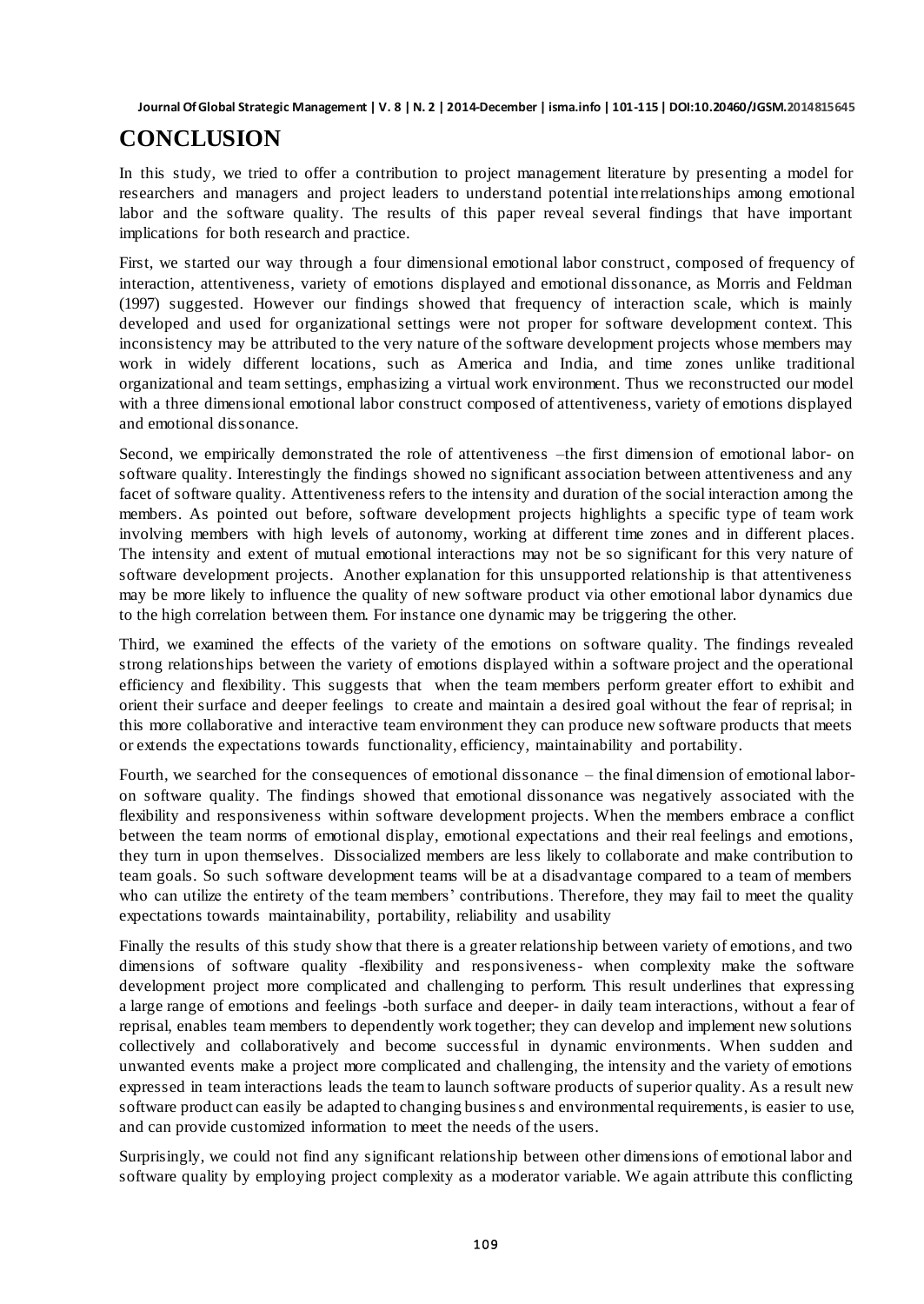result to the very nature of software development projects, emphasizing a virtual work environment spreading over time zones unlike traditional organizational and team setting.

Although we found no evidence of significant common method bias, use of multiple informants from the same project could have further triangulated the results and increased the reliability and validity of informant reports. While the use of a small number of software development teams would make it easier to obtain data from multiple respondents, field studies of an immature software industry with a small number of teams make it difficult to collect data from multiple informants. Therefore, we rejected the idea of soliciting multiple informants because of the risk of substantially decreasing response rate.

The generalizability of the sample is another limitation of this study. The study was conducted in a specific national context, Turkey, so readers should be cautious in generalizing the results to different cultural contexts.

Despite these limitations, this study provides important implications from theoretical and practical perspectives. This study indicates that emotional variety displayed during the project has direct and positive influences operational efficiency and flexibility of the new software product. In addition, emotional dissonance is found to be negatively related flexibility and responsiveness facets of the software quality.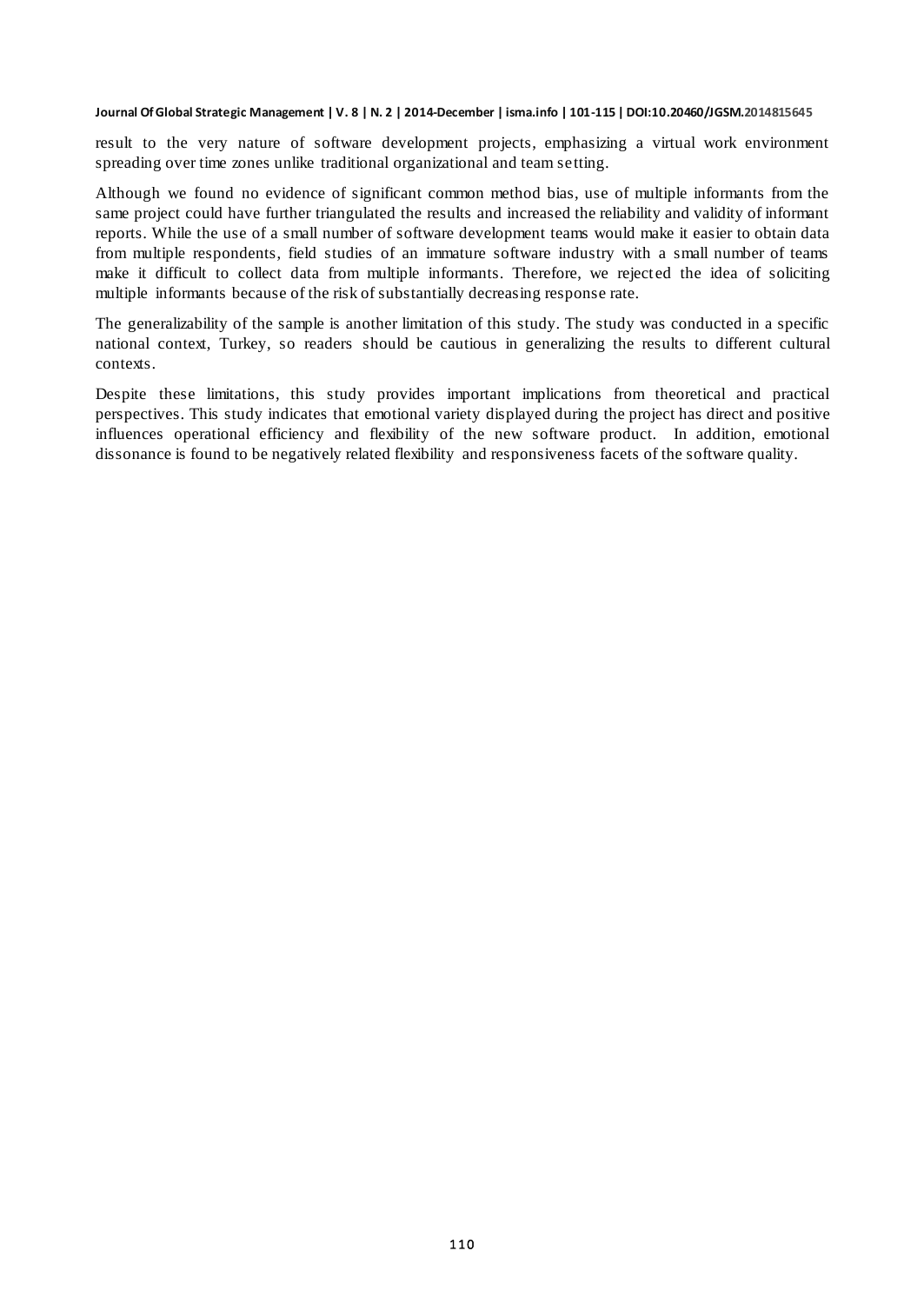#### **REFERENCES**

Açıkgöz, A., Günsel, A., Bayyurt N. & Kuzey, C., (2014). Team Climate, Team Cognition, Team Intuition, and Software Quality: The Moderating Role of Project Complexity. *Group Decision and Negotiation 23(5)*,1145-1176.

Akgün A. E. Keskin, H., Byrne J. & Günsel, A, (2010). Antecedents and Results of Emotional Capability in Software Development Teams. *Journal of Product Innovation Management, 28(6)*, 957-973

Akgün, A.E. Keskin, H. & Byrne J.C. (2009). Organizational [emotional capability, product and process](http://www.sciencedirect.com/science/article/pii/S0923474809000204)  [innovation, and firm performance: An empirical analysis.](http://www.sciencedirect.com/science/article/pii/S0923474809000204) *Journal of Engineering and Technology Management, 26 (3)*, 103-130.

Arvey, R.D., Renz, G.L., & Watson, T.W. (1998). Emotionality and job performance: Implications for personnel selection. *Research in Personnel and Human Resources Management,* 16, 103-147

Ashforth, B.E. & Humphrey, R.H. (1993). Emotional labour in service roles: the influence of identity. *Academy of Management Review, 181*pp. 88-115.

Ashforth, B.E. & Humphrey, R.H. (1995). Emotion in the work place: a reappraisal. *Human Relations, 48*, 97-125

Ashkanasy, N. M. (2003). Emotions in organizations: A multi-level perspective. *Multi-Level Issues in Organizational Behavior and Strategy Research in Multilevel Issues2*: 9–54.

[Barki,](http://scholar.google.com.tr/citations?user=si4tGsMAAAAJ&hl=tr&oi=sra) H & Hartwick J., (2001). [Interpersonal conflict and its management in information system](http://www.jstor.org/stable/3250929)  [development.](http://www.jstor.org/stable/3250929) *[MIS Quarterly](http://www.jstor.org/action/showPublication?journalCode=misquarterly) [25\( 2\),](http://www.jstor.org/stable/10.2307/i363347)* 195-208.

Brotheridge, C.M. & Lee, R.T. (2003). Development and validation of the emotional labour scale. *Journal of Occupational and Organizational Psychology*, 76, 365-79.

Cheung, F.Y., & Tang, C.S., (2012). The effect of emotional dissonance and emotional intelligence on work–family interference*. Canadian Journal of Behavioural Science, 44(1)*, 50-58. [http://dx.doi.org/10.1037/a0025798](http://psycnet.apa.org/doi/10.1037/a0025798)

Colomo-Palacios, R., Tovar-Caro, E., García-Crespo, A. and Gómez-Berbís, J., (2010). Identifying technical competences of it professionals: The case of software engineers. *International Journal of Human Capital and Information Technology Professionals 1(1)*: 31–43.

Diefendorff, J. M., Croyle, M. H., & Gosserand, R. H. (2005). The dimensionality and antecedents of emotional labor strategies. *Journal of Vocational Behavior, 66,* 339–357.

Domagalski, T. A. (1999). Emotion in organizations: Main currents. *Human Relations, 52(6)*, 833-852.

Fineman, S. (1993) *Emotions in Organisations*, Sage, London.

Fineman, S. (2000) *Emotion in Organizations*, 2nd ed., Sage, London.

Fox, S., Spector, P. E., & Miles, D. (2001). Counterproductive work behavior (CWB) in response to job stressors and organizational justice: Some mediator and moderator tests for autonomy and emotions. *Journal of Vocational Behavior, 59*, 291–309.

Gallivan, M.J. (2003). The influence of software developers' creative style on their attitudes to and assimilation of a software process innovation. *Information & Management, 40,* 443–465,

Geraldi J.G., (2009). What complexity assessments can tell us about projects: Dialogue between conception and perception. Technology Analysis and Strategic Management 21(5), 665-678

Giardini, A. & Frese, M. (2004) "Emotionen in organisationen", in Schreyögg, G. And von Werder, A. (Eds.): *Handwörterbuch Unternehmensführung und Organisation*, Schaeffer-Poeschel, Stuttgart, 205–214.

Grandey A. A., (2000). Emotion Regulation in the Workplace: A New Way to Conceptualize Emotional Labor. *Journal of Occupational Health Psychology (5),* 95-110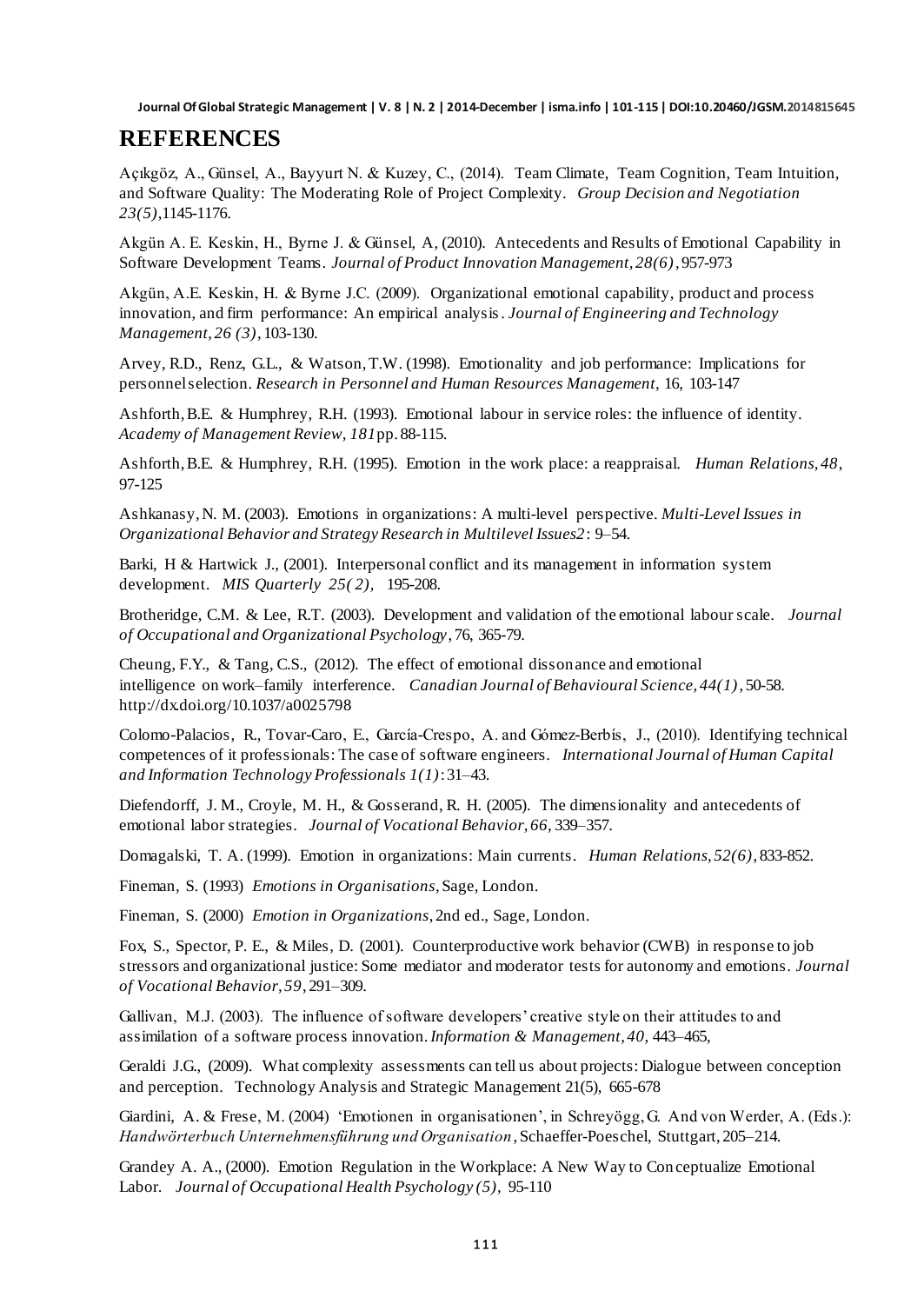Graziotin D, Wang X, Abrahamsson P. (2014). Happy software developers solve problems better: psychological measurements in empirical software engineering. *Peer J 2*:e 289.

Günsel A. & Açıkgöz A., (2013). The Effects of Team Flexibility and Emotional Intelligence on Software Development Performance. *Group Decision and Negotiation*, 22, 9–377.

Highsmith, J. & A. Cockburn, (2001). [Agile Software Development: The People Factor.](http://rockfish-cs.cs.unc.edu/COMP290-s02/CoHiInnov-01.pdf) *IEEE Computer*, Nov.

Hillson, D. (2004). *Effective Opportunity Management for Projects: Exploiting Positive Risk.* New York, Marcel Dekker Inc.

Hochschild, A. R. (1983). *The managed heart: Commercialization of human feeling*. Berkeley, CA: University of California Press.

Hochschild. A, R. (1979). Emotion Work, Feeling Rules, and Social Structure. *American Journal of Sociology, 85(3)*, 551-575

Hoegl, M. & K.P. Parboteeah. Creativity in innovative projects: How teamwork matters. *Journal of Engineering and Technology Management, 24(1-2),* 148-166, 2007.

ISO/IEC: FCD 9126-1.2. (2001) Information Technology - Software Product Quality. *Part 1:Quality Model*. Available at[: http://www.iso.org/iso/iso\\_catalogue/catalogue\\_tc/catalogue\\_detail.htm?csnumber=22](http://www.iso.org/iso/iso_catalogue/catalogue_tc/catalogue_detail.htm?csnumber=22) 749 [Retrieved 10 August 2011]

James, N. (1989). Emotional labour: skill and work in the social regulation of feeling. *Sociological Review, 37(1)*, pp.15–24.

Küpers W. & Weibler J,. (2008). Emotions in organization: an integral perspective. *Int. J. Work Organization and Emotion, 2( 3)*, 145-157

Lewig, K., & Dollard, M. F. (2003). Can I help you? Emotional diss onance, emotional exhaustion, and job satisfaction among call centre workers. *European Journal of Work and Organizational Psychology, 12, 366*– 392.

Lin, K.Y., J.W. Son & E. Rojas (2011), Safety Director: A 3D Game Environment for Construction Safety Education. *Journal of Information Technology in Construction (ITCON), 2011 special issue* "Use of Gaming and Virtual World technology in Architecture, Engineering and Construction".

[Markus](http://scholar.google.com.tr/citations?user=5aXawzwAAAAJ&hl=tr&oi=sra) M.L. & Benjamin RI, (1996). [Change agentry-the next IS frontier](http://www.jstor.org/stable/249561)*. [MIS Quarterly](http://www.jstor.org/action/showPublication?journalCode=misquarterly) [20, \(4\),](http://www.jstor.org/stable/10.2307/i211415)* 385- 402.

Mayer, J.D., Salovey, P., & Caruso, D. (2000). Models of emotional intelligence. In Sternberg, R.J. (ed). *Handbook of human intelligence*. New York: Cambridge University Press.

Morris, J. H., & Feldman, D. C. (1997). Managing emotions in the workplace. *Journal of Managerial Issues, 9(3)*, 257–275.

Morris, J., & Feldman, D. (1996). The dimensions, antecedents, and consequences of emotional labour. *Academy of Management Review, 21,* 986-1010.

Muchinsky, P. (2000). Emotions in the workplace: the neglect of organizational behavior. *Journal of Organizational Behavior, 21(7),* 801-805.

Mumby, D. & Putnam, L. (1992). The politics of emotion: A feminist reading of bou nded rationality. *Academy of Management Review 17*: 465–486

Munchinsky, P. M. (2000). *Psychology applied to work: An introduction to industrial and organizational psychology* (6th ed.). Belmont, CA: Wadsworth

Nicholson B.& S. Sahay. (2004). Embedded knowledge and offshore software development. *Information and Organization, 14(4),* 329-365.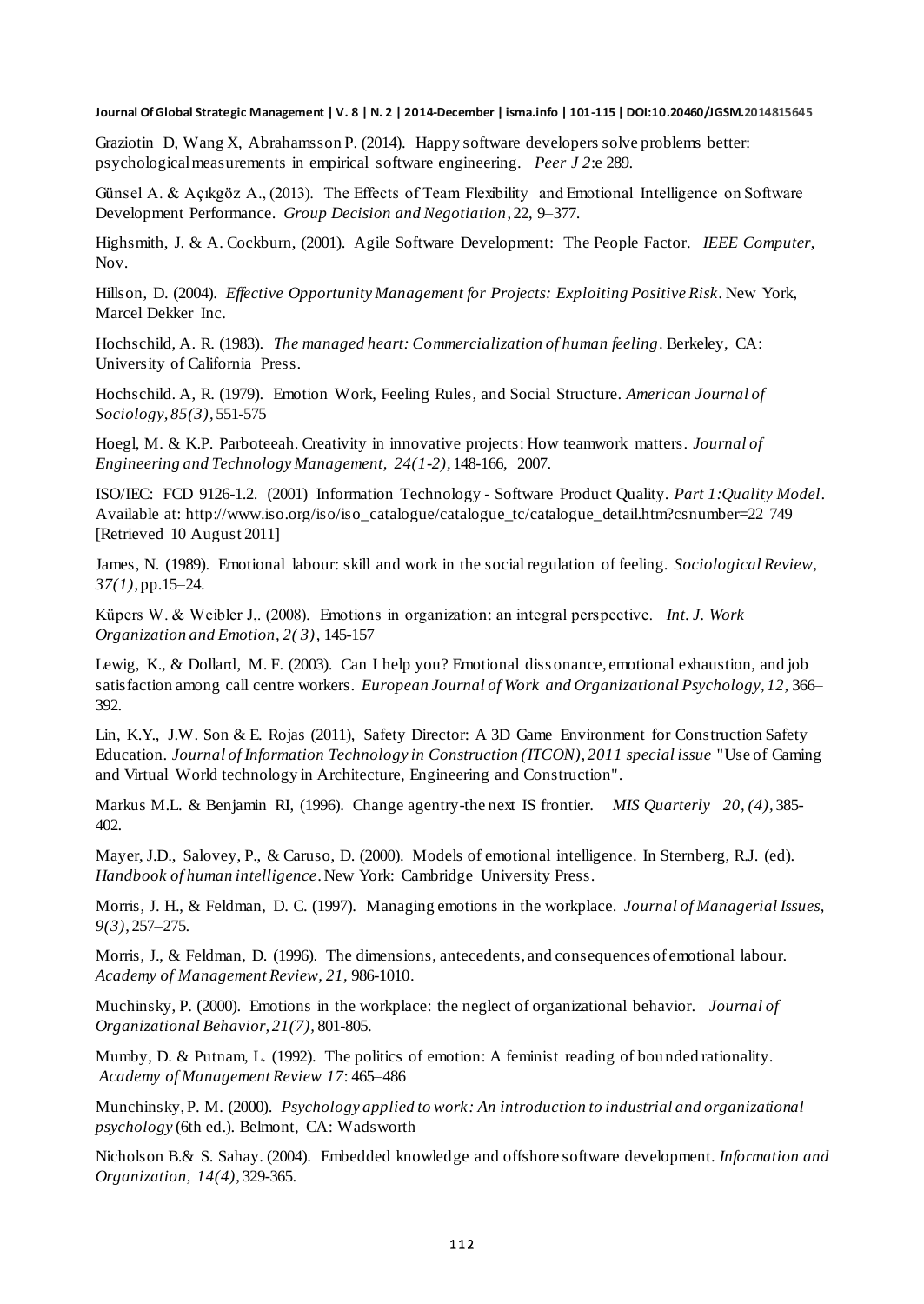Nidumolu S., (1995). The effect of coordination and uncertainty on software Project performance: Residual performance risk as an intervening variable. *Information Systems Research 6(3)*, 191-219

Ostell, A. (1996) Managing dysfunctional emotions in organisations. *Journal of Management Studies. 33,*  525-557.

Petrides , K. V. , & Furnham , A. (2003). Trait emotional intelligence: Behavioural validation in two studies of emotion recognition and reactivity to mood induction . *European Journal of Personality* , 17 , 39 – 57 .

Pugh, S. D., (2001). Service with a smile: Emotional contagion in the service encounter. *Academy of Management Journal*, 44: 1018-1027.

Qiu T., & Peschek B. S., (2012). The Effect of Interpersonal Counterproductive Workplace Behaviors on the Performance of New Product Development Teams. *American Journal of Management 12(1)*, 21-33

Qiu, T., Qualls, W., Bohlmann, J. & Rupp, D. E. (2009). The Effect of Interactional Fairness on the Performance of Cross-Functional Product Development Teams: A Multilevel Mediated Model. *Journal of Product Innovation Management 26 (2),* 173-187.

Reus T.H. & Y. Liu, (2005). Rhyme and reason: emotional capability and the performance of knowledgeintensive work groups. *Human Performance, 17*, 245–266,

Rutner, P., Hardgrave, B., & McKnight, D. (2008). motional dissonance and the information technology professional. *IS Quarterly 32(3)*, 635-652.

Schreyögg, G. & Sydow, J. (Hrsg.) (2001) *Managementforschung 11: Emotionen und Management*, Wiesbaden.

The Standish Group, (2001), *The Chaos Report*

Tran, V., (1998). The role of the emotional climate in learning organisations. *Learning Organization. 5( 2),* 99 – 103.

Van Dijk, P.A. & Kirk-Brown, A. (2006). Emotional labor and negative job outcomes: an evaluation of the mediating role of emotional dissonance. *Journal of Management & Organization,* 12, 101-15.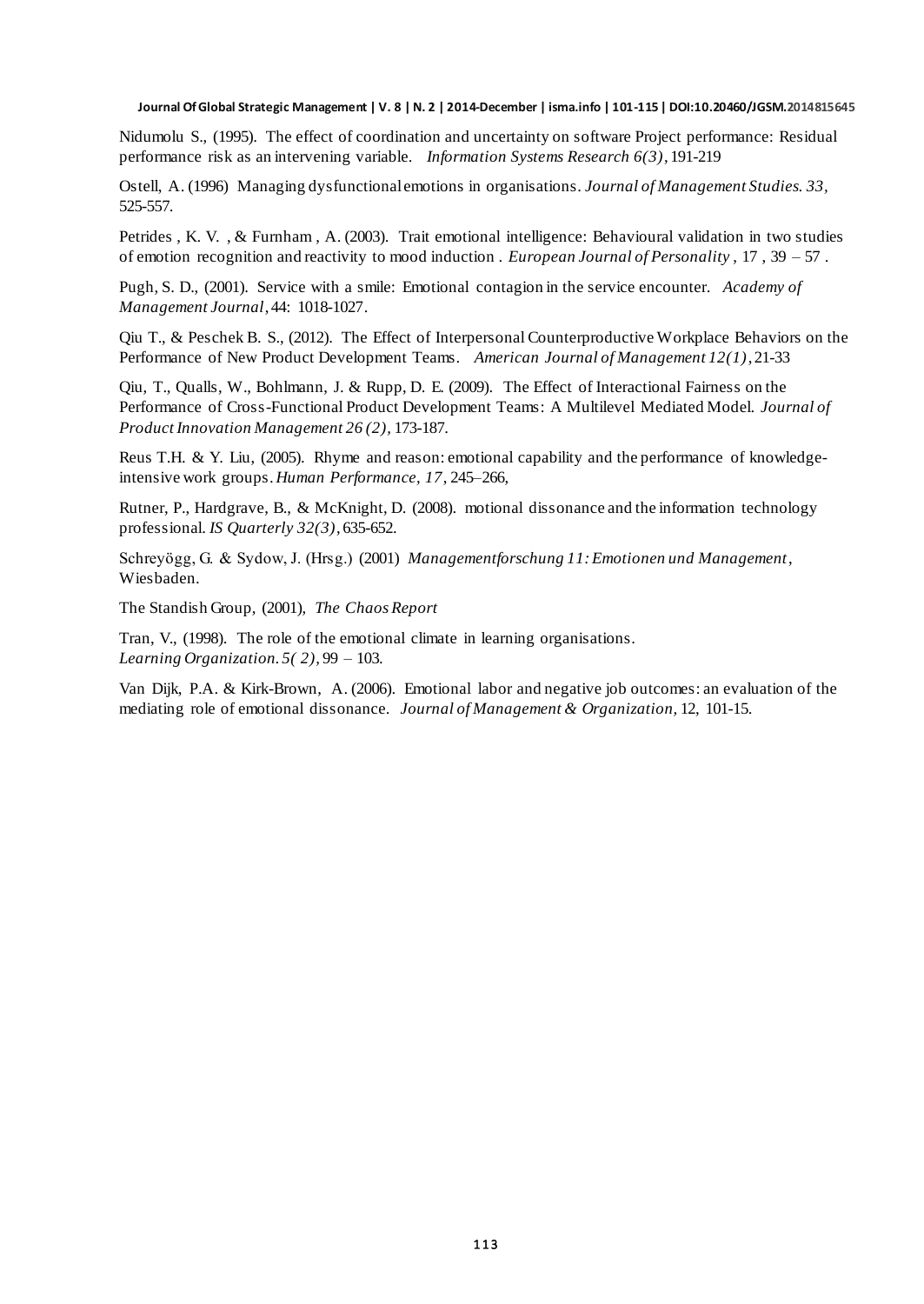#### **APPENDIX-MEASURES**

Standardized loadings are in parantheses.

\* denotes the dropped item, either they reduce the AVE less then .50, or they have low loading wieghts.

**Project Complexity** (developed from Lynn and Akgün,1998)

The development process used in this project was different to the process the team traditionally uses. ( .93)

The commercialization process used in this project was different to the process the team traditionally uses. (.96)

The processes used on this project to communicate across functional disciplines, with suppliers and customers were different to the communication process the team traditionally uses. (.95)

#### **Software Quality** (developed from Açıkgöz et al., 2013)

Operational Effectiveness

The software is reliable (.92)

There is a quick response time by the product (.95)

The client is satisfied with the overall operational efficiency of the software. (.95)

The cost of software operations is efficient. (.95)

#### Flexibility

The software adapts to changes in business with cost efficiency. (.95)

The software adapts to changes in business requirements. (.96)

The final product achieves overall long-term flexibility of the software. (.93)

#### Responsiveness

The software is easy to use (.94) The software customizes outputs to various client needs .93 The software is responsive overall to client needs. .95

#### **Emotional Labour**

Frequency of Interaction (developed from Diefendorff et al., 2005) I interact with many different team mates on a daily basis. \* I do encounter a large number of interactions with team mates during my typical work day. \*

Attentiveness to Required Display Rules (developed from Diefendorff et al., 2005) I spend a lot of time with each team mate I interact with. (.86) Most of my interactions with team mates are long (.76) I try to actually experience the emotions that I must show to customers . (.87)